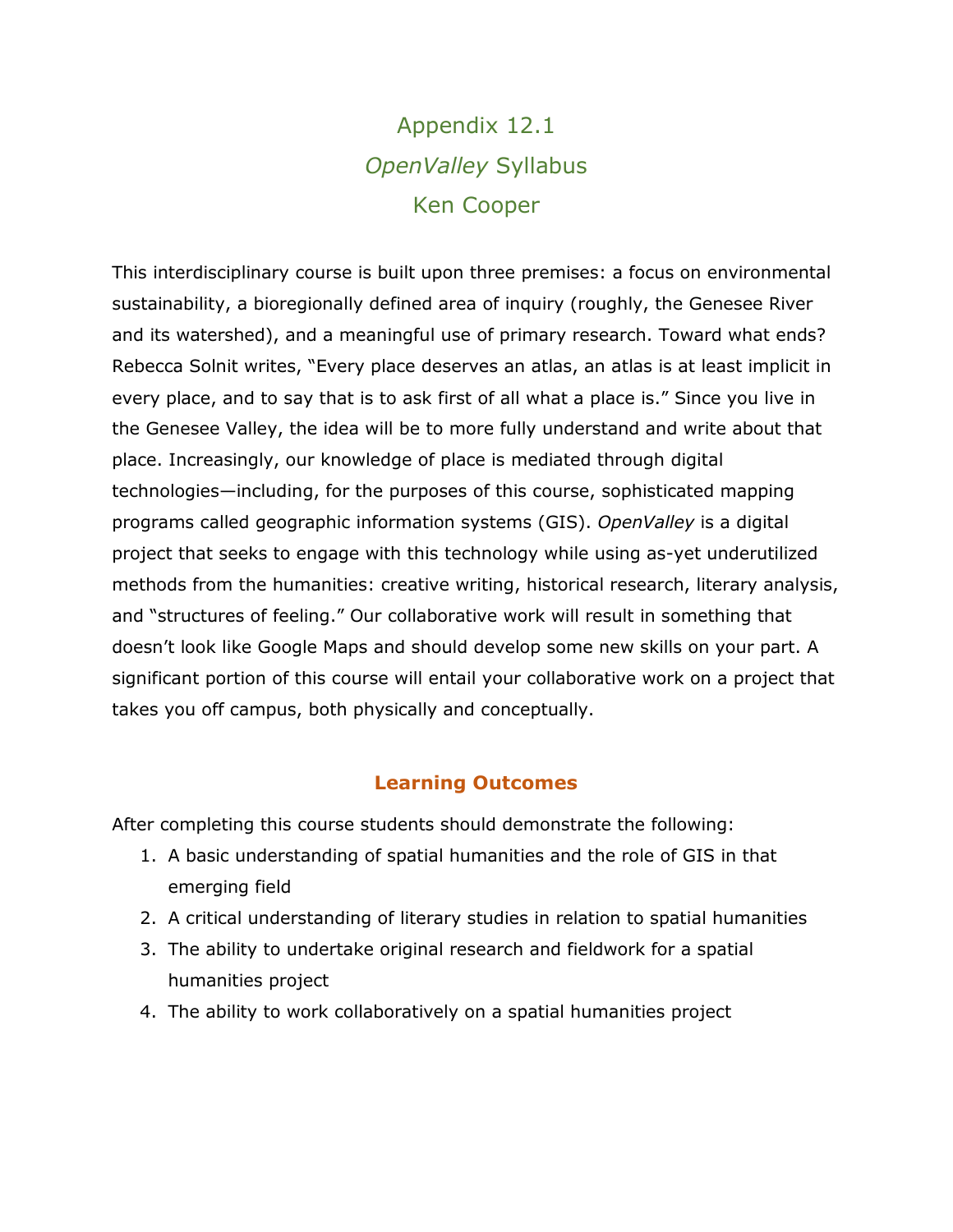# **Required Texts**

Bodenhamer/Corrigan/Harris, *Deep Maps and Spatial Narratives* and selected readings below

## **Evaluation**

This course is structured around collaborative work; you aren't competing against each other for grades (à la reality television) but rather are attempting to bring out the best in each other. In exchange for my promise not to expect unremitting peppiness on your part, I am hoping you'll conceive your role during the semester as something more than an individual student. Course grades will be evaluated like this:

| Collective grade based upon the completed enterprise           | 35%             |
|----------------------------------------------------------------|-----------------|
| Active participation and facilitation                          | 20 <sub>%</sub> |
| Midterm status reports (two to three pages) and practical exam | 15%             |
| End-of-semester reflection essay (five pages)                  | 15%             |
| Final exam incorporating assigned readings                     | 15%             |

## **Schedule**

#### **Week One**

The Spatial Turn (Deep Maps and Spatial Narratives, 1–53) Deep Maps (Moon, from *PrairyErth: A Deep Map*; Smithson, "A Provisional Theory of Non-Sites); enterprise preference survey

#### **Week Two**

Working Groups

Case Study: Conceptualizing a Deep Map (Hosmer, "The Pioneers of Western New York")

## **Week Three**

Researching Local Materials (library) Using the *OpenValley* Website (library)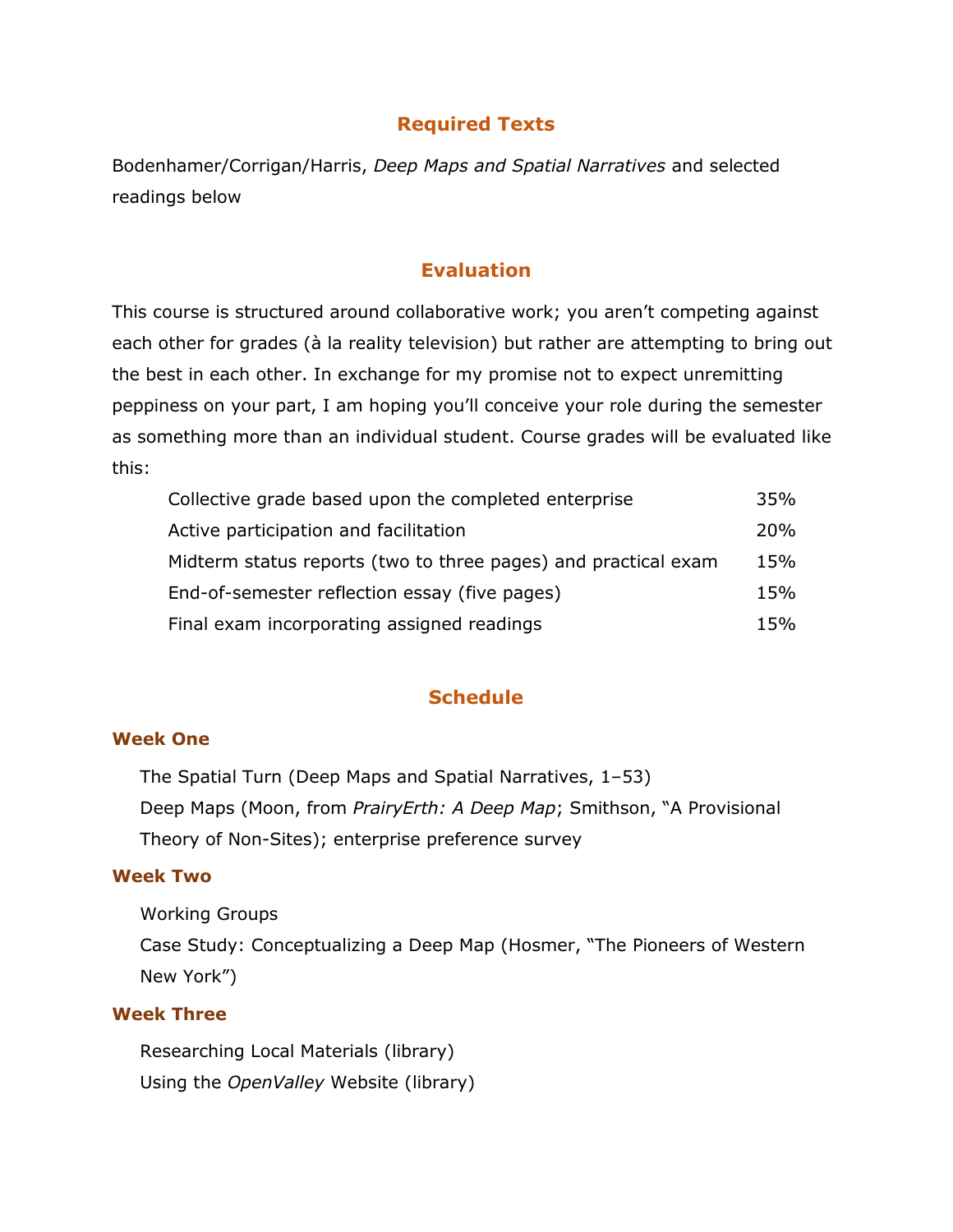### **Week Four**

Project-Specific Readings; response papers

ArcGIS I: Creating a Basic Map (Esri, "Get Started with ArcGIS Online"), library

#### **Week Five**

Working Groups

#### **Week Six**

Maps and Aesthetics (Solnit, from *Infinite City*; Solnit/Snedeker, from *Unfathomable City*)

ArcGIS II: Story Maps (Esri, Story Map gallery; "Telling Your Story with Story Maps"); Omeka items due

## **Week Seven**

Case Study: Cartographic Sandbox (Drucker, "Humanities Approaches to Graphical Display")

Midterm exam: status reports due; bring laptop to class

## **Week Eight**

Working groups; conferences

#### **Week Nine**

History and Ghost Maps (*Deep Maps and Spatial Narratives*, 72–101) ArcGIS III: Georeferencing Maps and Raster Layers (library)

### **Week Ten**

Working groups; first version of enterprise due

## **Week Eleven**

Presentations; reader's reports

#### **Week Twelve**

Working groups